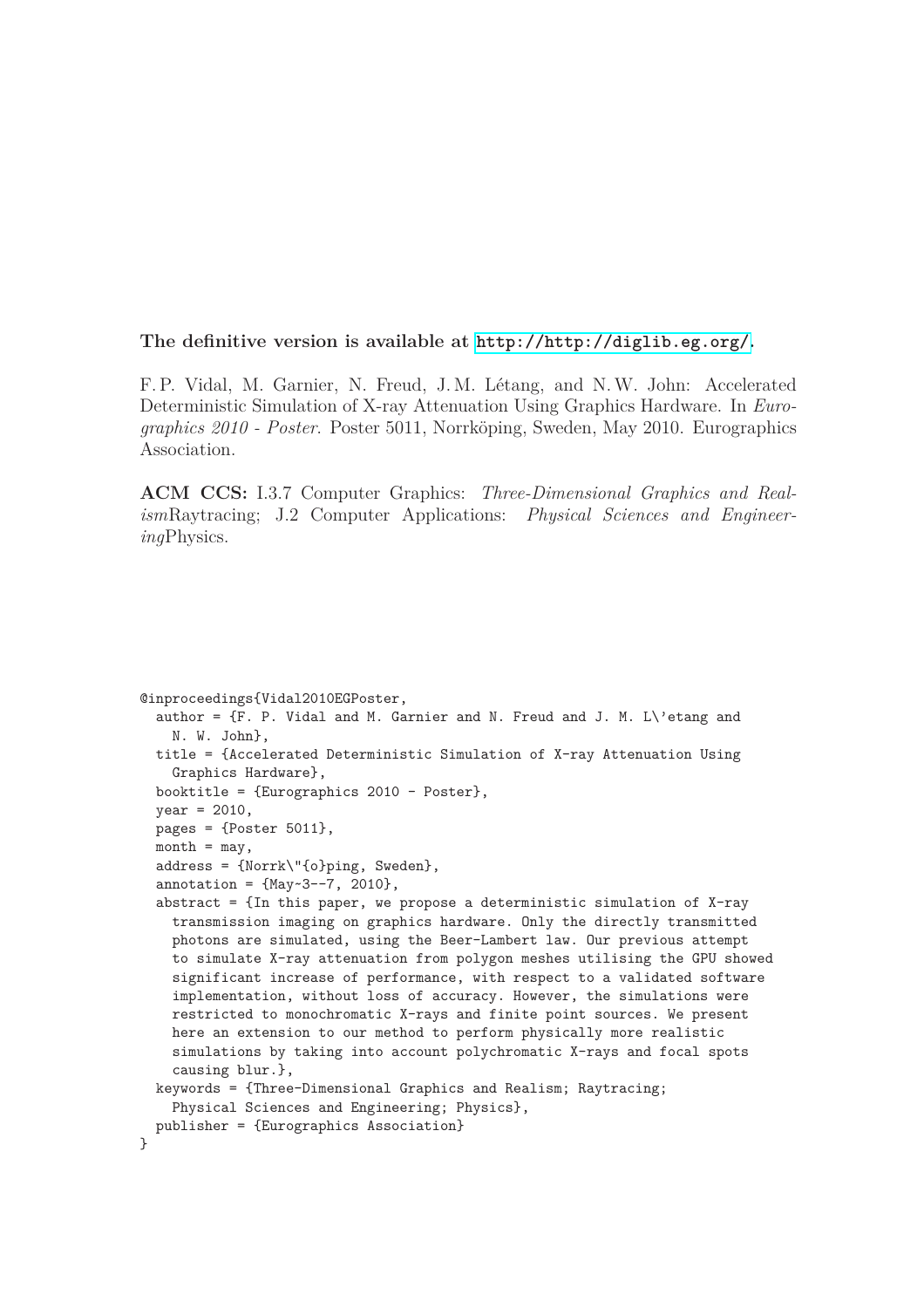# Accelerated Deterministic Simulation of X-ray Attenuation Using Graphics Hardware

F. P. VIDAL<sup>1</sup>, M. GARNIER<sup>2</sup>, N. FREUD<sup>3</sup>, J. M. LÉTANG<sup>3</sup>, and N.W. JOHN<sup>4</sup>

<sup>1</sup> University of California, San Diego, Moores Cancer Center, CA

<sup>2</sup> BRGM, Orléans, France

<sup>3</sup> CNDRI (Laboratory of Nondestructive Testing using Ionizing Radiation), INSA-Lyon,

Villeurbanne, France

<sup>4</sup> School of Computer Science, Bangor University, UK

#### **Abstract**

In this paper, we propose a deterministic simulation of X-ray transmission imaging on graphics hardware. Only the directly transmitted photons are simulated, using the Beer-Lambert law. Our previous attempt to simulate X-ray attenuation from polygon meshes utilising the GPU showed significant increase of performance, with respect to a validated software implementation, without loss of accuracy. However, the simulations were restricted to monochromatic X-rays and finite point sources. We present here an extension to our method to perform physically more realistic simulations by taking into account polychromatic X-rays and focal spots causing blur.

**Keywords:** Three-Dimensional Graphics and Realism, Raytracing, Physical Sciences and Engineering, Physics.

### **1 Introduction**

The simulation of the X-ray imaging process is extensively studied in the physics community and different physically-based simulation codes are available. For transmission imaging, when the Beer-Lambert attenuation law can be considered as a sufficient description, ray-tracing is often used as a fast alternative to Monte Carlo methods [\[1\]](#page-3-0). Physically-based simulations are however often performed on the CPU, and even with a fast ray-tracing algorithm, interactive frame rates cannot be achieved.

In [\[2\]](#page-3-1), we demonstrated that X-ray attenuation from polygon meshes can be efficiently computed on the GPU using OpenGL and the OpenGL Shading Language (GLSL). Performance significantly increased without loss of accuracy. The method has been deployed into a medical simulator for training fluoroscopy (realtime X-ray images) guidance of needles [\[3\]](#page-3-2). It makes use of polygon meshes that are dynamically modified depending on the respiration cycle of the virtual patient. The simulations were however restricted to monochromatic Xray beams (i.e. incident photons have the same energy) and finite point sources.

We have now extended the simulation pipeline to take into account focal spots that cause geometric unsharpness and polychromatic X-rays (i.e. incident photons have different energies).

# **2 Simulation Pipeline**

The Beer-Lambert law relates the absorption of light to the properties of the material through which the light is travelling. For a polychromatic incident X-ray beam, it is:

<span id="page-1-0"></span>
$$
N_{out}(E) = N_{in}(E) \exp\left(-\sum_{i=0}^{i < obj s} \mu(E, i)L_p(i)\right)
$$
\n(1)

with  $N_{in}(E)$  the number of incident photons at energy  $E$ ,  $N_{out}(E)$  the number of transmitted photons at energy *E*. *objs* is the total number of objects in the 3D scene.  $\mu$  the linear attenuation coefficient (in  $cm^{-1}$ ), which depends on: i) *E*, the energy of incident photons, and ii) the material properties of the object.  $L_p(i)$  is the path length (in cm) of the ray in the  $i<sup>th</sup>$  object.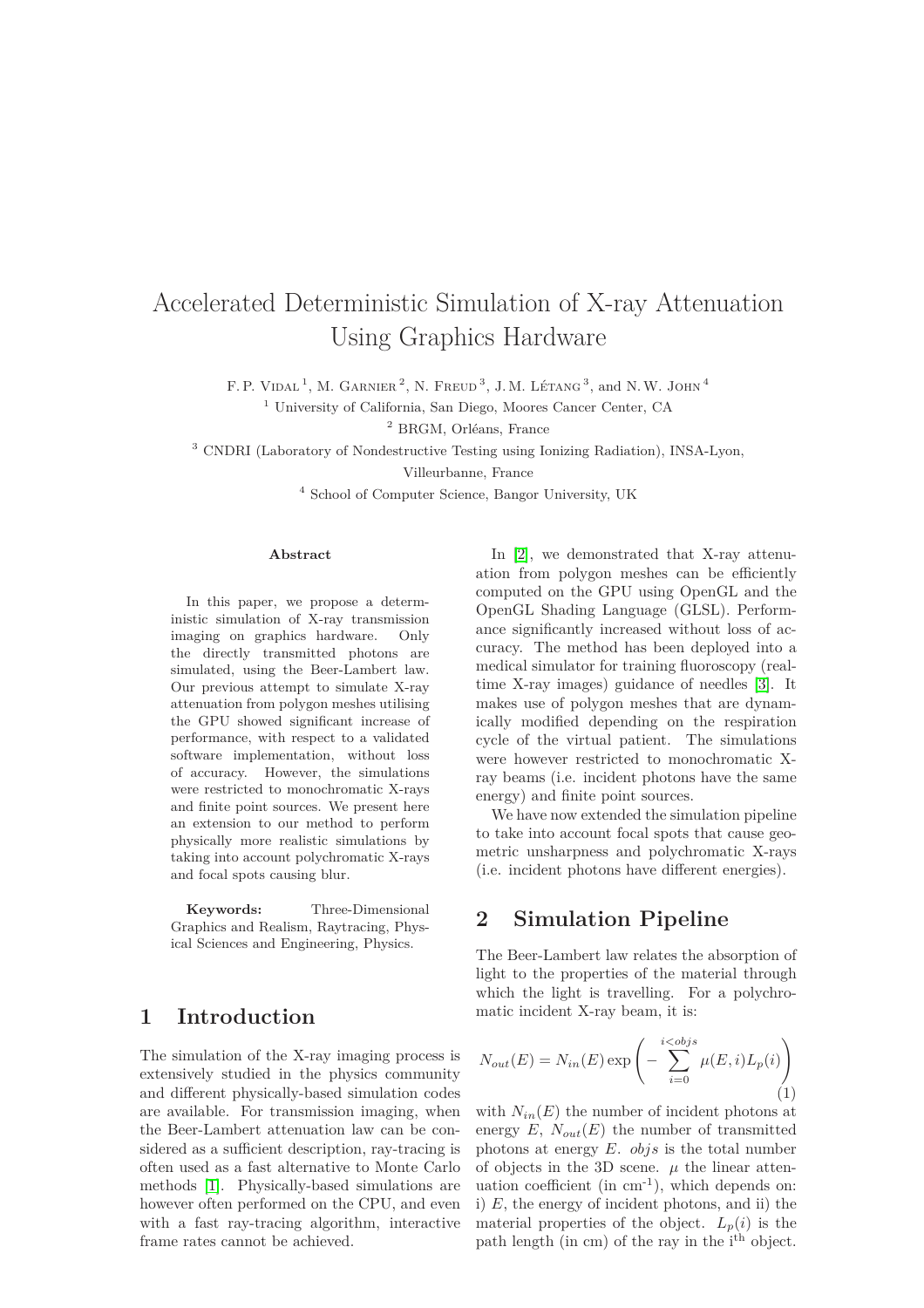<span id="page-2-0"></span>

*Figure 1:* Simulation pipeline.

We adopted the algorithm presented by Freud *et al*[\[1\]](#page-3-0) in [\[2\]](#page-3-1). This is used as the foundation of the present work. It makes use of a modified version of the Z-buffer, known as the L-buffer (for length buffer), to store the length of a ray crossing a given 3D object.

Additional loops (see gray boxes in Fig. [1\)](#page-2-0) have been included in our simulation pipeline to implement Eq. [1.](#page-1-0) It is split into different rendering passes and uses frame buffer objects (FBOs) to store intermediate results (see [\[2\]](#page-3-1) for details). Fig. [1](#page-2-0) shows the full pipeline, taking into account the geometrical blur and polychromatic X-rays.

The shape of the source is modelled using a variable number of point sources (see Fig. [2](#page-2-1) for examples). Each point is assigned a fraction of the total number of photons in the system.

The incident beam is split into discrete energy channels. A 3D texture is now attached to the FBO used to store  $\sum \mu(i, E)L_p(i)$ . Each slice of the 3D texture corresponds to an energy channel  $(E)$ . To produce the final image, the total amount of energy received by each pixel is computed (see Fig. [3](#page-2-2) for an example).

<span id="page-2-1"></span>

(a) Using a point source. Using a square source.

<span id="page-2-3"></span><span id="page-2-2"></span>*Figure 2:* Simulations with different X-ray source shapes.



(a) Set up.



(b) Profiles (dashed line in Fig. [3\(a\)\)](#page-2-3).



(c) Polychromatic beam spectrum.

*Figure 3:* Incidence of the beam spectrum.

# **3 Conclusion**

X-ray transmission images can be fully simulated on the GPU, by using the Beer-Lambert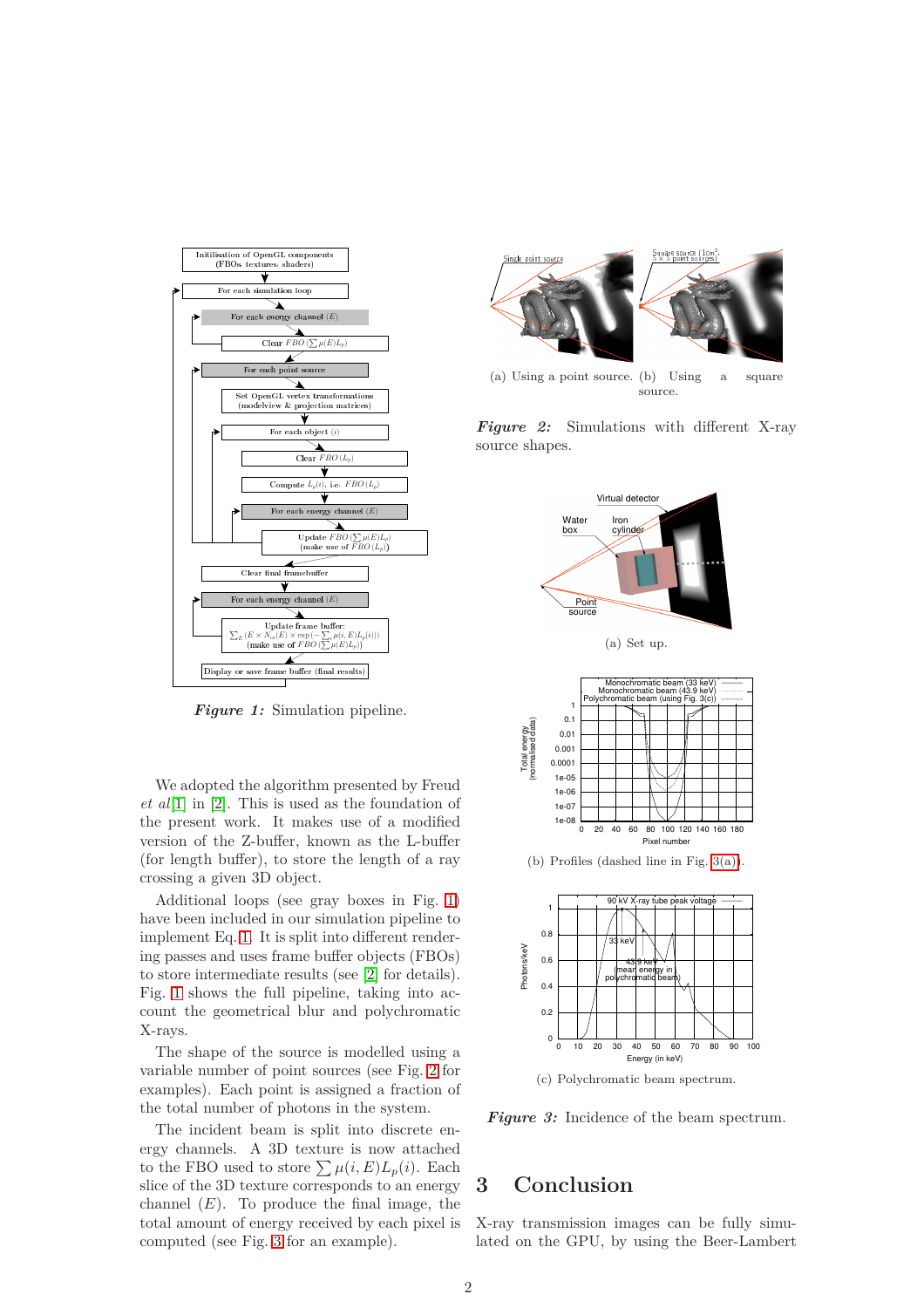law with polychromatism and taking into account the shape of the source. Additional loops have been added to the simulation pipeline and the computation cost proportionally increases depending on the number of source points and energy channels. This is a useful development to improve the level of realism in simulations, when both speed and accuracy have to be retained.

# <span id="page-3-0"></span>**References**

- [1] N. Freud, P. Duvauchelle, J. M. Létang, and D. Babot. Fast and robust ray casting algorithms for virtual X-ray imaging. *Nucl Instrum Methods Phys Res B*, 248(1):175–180, 2006.
- <span id="page-3-1"></span>[2] F. P. Vidal, M. Garnier, N. Freud, J. M. Létang, and N. W. John. Simulation of Xray attenuation on the GPU. In *Proc Theory Pract Comput Graph*, pages 25–32, 2009.
- <span id="page-3-2"></span>[3] P. F. Villard, F. P. Vidal, C. Hunt, F. Bello, N. W. John, S. Johnson, and D. A. Gould. Simulation of percutaneous transhepatic cholangiography training simulator with real-time breathing motion. *Int J Comput Assist Radiol Surg*, 4(9):571–578, 2009.